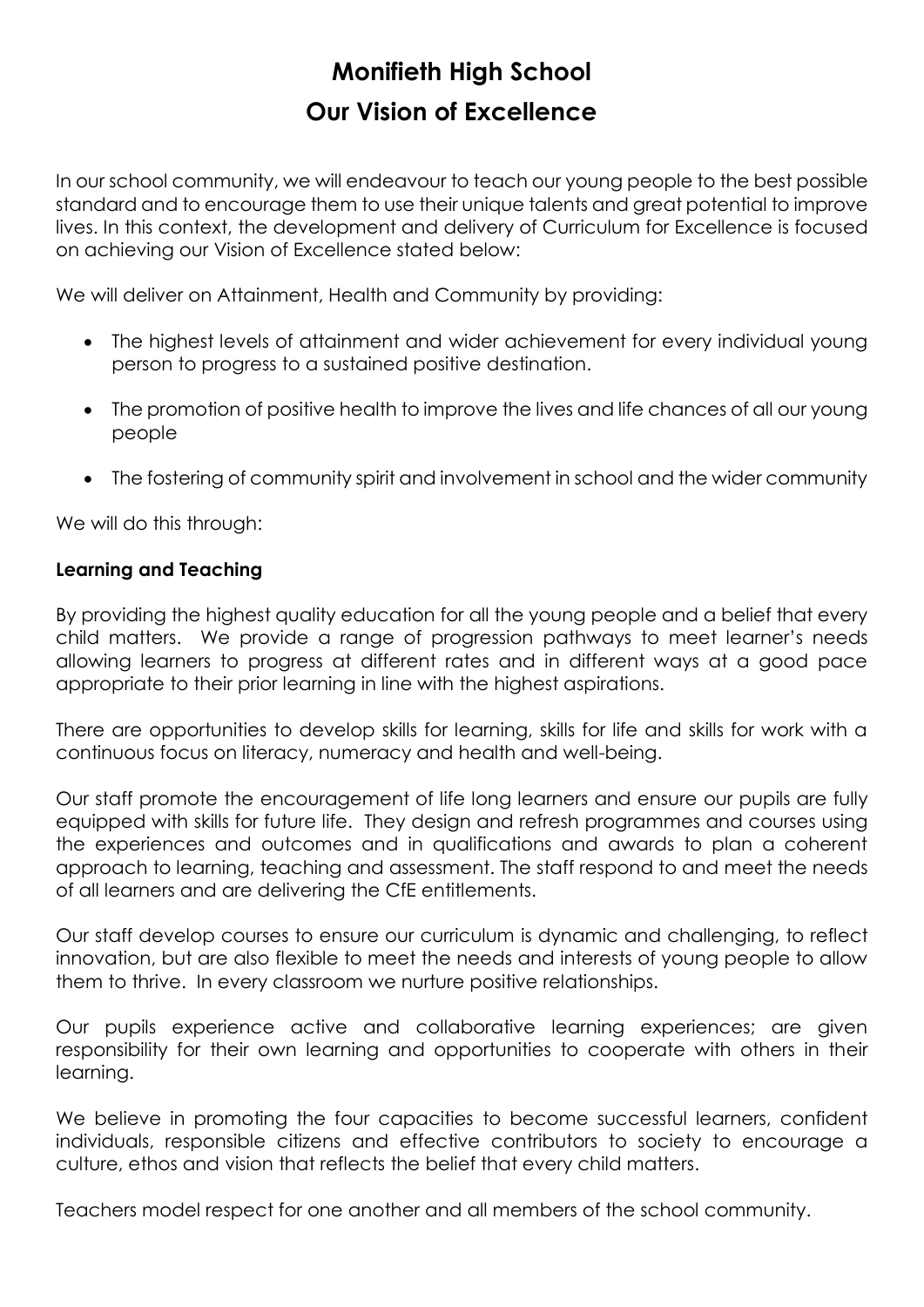## **Ethos and Life of our school**

We as a school community create a safe, secure and happy environment in which young people will flourish, built on mutual respect.

Our young people have opportunity to demonstrate their talent and skills and achieve recognition from the school community and be celebrated in various achievement ceremonies.

The pupil and parent voice is key in the on going improvement cycle of our school and we have several ways of capturing their views in our school self-evaluation process.

## **Whole School Curriculum Rationale**

The six years of learning at Monifieth High School have been considered together to give a coherent and progressive experience for all young people from 11 to 18. Transition to secondary school from primary school and from secondary school to other destinations, college, apprenticeship, employment, university, volunteer internships must also be considered to provide a continuity of learning experience for all.

In Broad General Education (BGE)(S1-3) we intend to support learning that develops the knowledge and understanding, skills, attributes and capabilities which contribute to the four capacities. We want to give assurance to parents, learners themselves, and others, that young people are progressing in their learning and developing in line with expectations. Our tracking monitoring and reporting will provide a summary of what learners have achieved, including the qualifications and awards gained. Baseline assessment of learner progress will be used to track pupil progress through BGE.

## **Literacy, Numeracy, Health & Wellbeing, IDL and Wider Achievement**

Our personalization and choice option at the end of S2 contributes to planning the next stages of learning and helps our learners' progress on their learner pathway to further education, higher education and employment.

S3 has been developed to provide suitably challenging progression pathways to ensure success in the senior phase. It should provide learners with increasing opportunities to specialise in their chosen subjects across different curriculum areas, in line with their entitlement to a broad general education.

Fourth to the sixth year is the Senior Phase where there is continued specialisation. We hope to provide a curriculum for the senior phase which allows all learners to achieve the qualifications and experiences, skills and capacities necessary to move to a positive destination at the end of the fourth, fifth or sixth year of the learner's secondary schooling.

There will be different pathways through Senior Phase these are designed to meet the needs of the learners. There will be opportunity for exit points where pupils may choose to move from school to college; apprenticeship, work and their needs must also be catered for in this phase.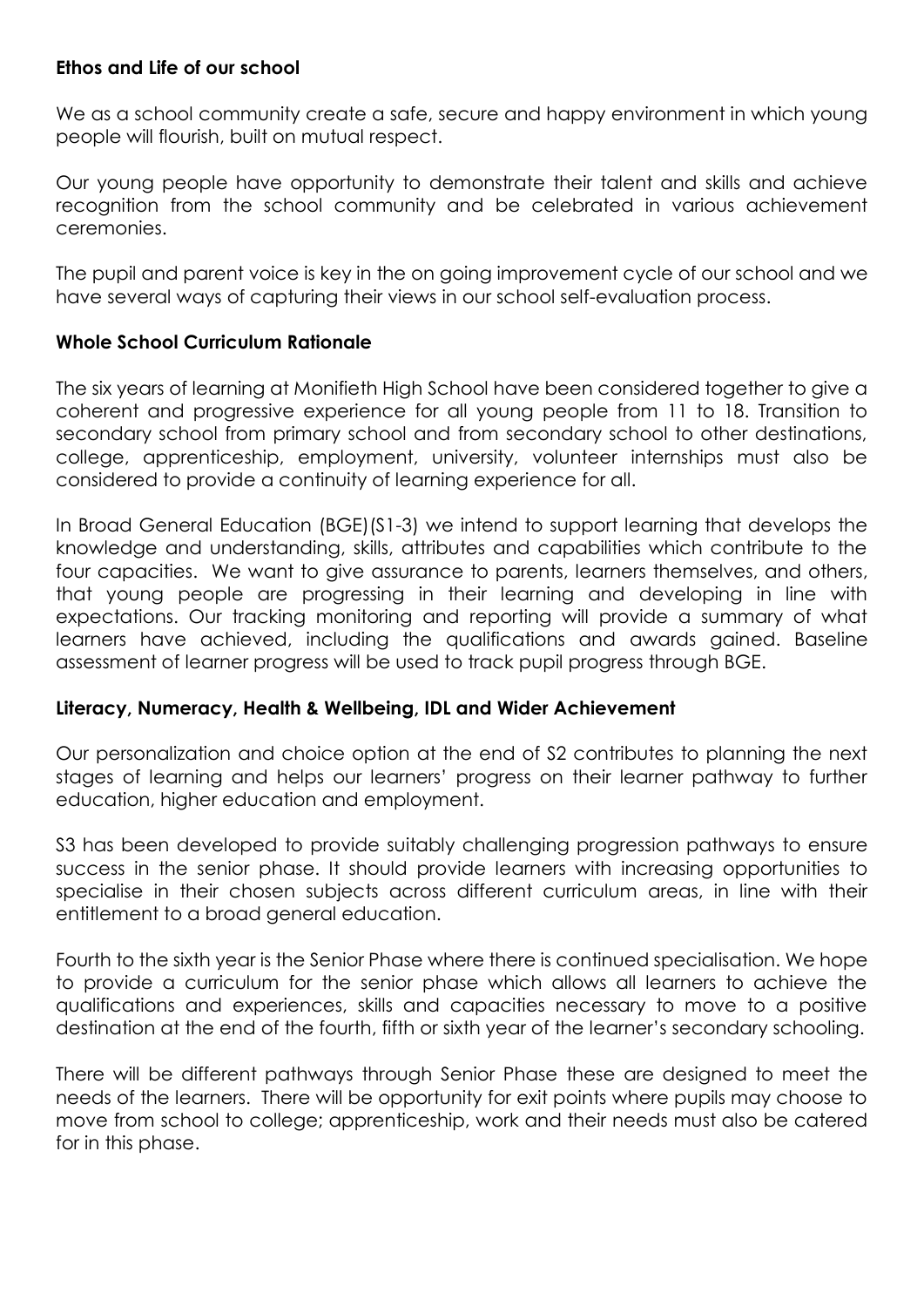All within the senior phase are entitled to

- 1. A curriculum which is coherent and is sufficiently flexible to provide a variety of learner pathways reflecting the interest and aptitude of the individual learner
- 2. A 'blended' curriculum that provides opportunities to achieve vocational qualifications alongside traditional academic subjects
- 3. Opportunity to obtain qualifications as well as to continue to develop the attitudes and capabilities of the four capacities
- 4. Personal support to enable them to gain as much as possible from the opportunities that Curriculum for Excellence can provide
- 5. Engagement with partners and other agencies to embed the recommendations of the 'Wood Commission Report' (Developing Scotland's Youth Workforce)and STEM (Science, Technology, Engineering and Maths)
- 6. Support in moving to a positive and sustained destination beyond school should be a major priority of senior phase

[P](http://image.slidesharecdn.com/curriculumrationales4-6finaldraftversion-111121034017-phpapp01/95/curriculum-rationale-s46-final-draft-version-2-728.jpg?cb=1321868862)roposal for the Senior Phase

- 1. Learners in S4, S5 and S6 will be considered together as a single cohort for timetabling of classes of particular subjects and levels. Learners' needs and levels must be appropriate and secure. Adopting a unified schematic in the senior phase provides more curricular choice than was possible with previous structures. Learners have the opportunity for lateral progression as well as continuing a subject to the next level.
- 2. Selection of subjects in the Senior Phase will follow a process of subject choice at the end of the third year. At present the choice of six subjects for almost all learners in S4 with learners then choosing from their five best for S5. This would be the case for pupils aiming for 5 Highers. Some pupils may wish to discontinue with one or more subjects studied in S4 and either pick up N4/5, NPAs, or possibly look to work based qualifications/apprenticeship in partnership with college. Learners will have access to any course on offer in the Senior Phase (over a two year period) to construct their own programme of study according to their needs and abilities.
- 3. The balance of S4, S5 and S6 in a class will depend on attainment achieved in previous years. The level advised for a pupil will be dependent on progress made on previous experience.
- 4. Learners should be able to move into the new qualifications framework at a level that is appropriate to their needs. The range of provision could be from a mix of Access courses, discrete literacy units and numeracy units, life skills, work readiness skills, supported work experience college input, intensive careers input, wider achievement opportunities e.g. Duke of Edinburgh Award, Skills for Work units, Princes' Trust, John Muir Award through to opportunity for some learners being presented for Higher in their fourth year.